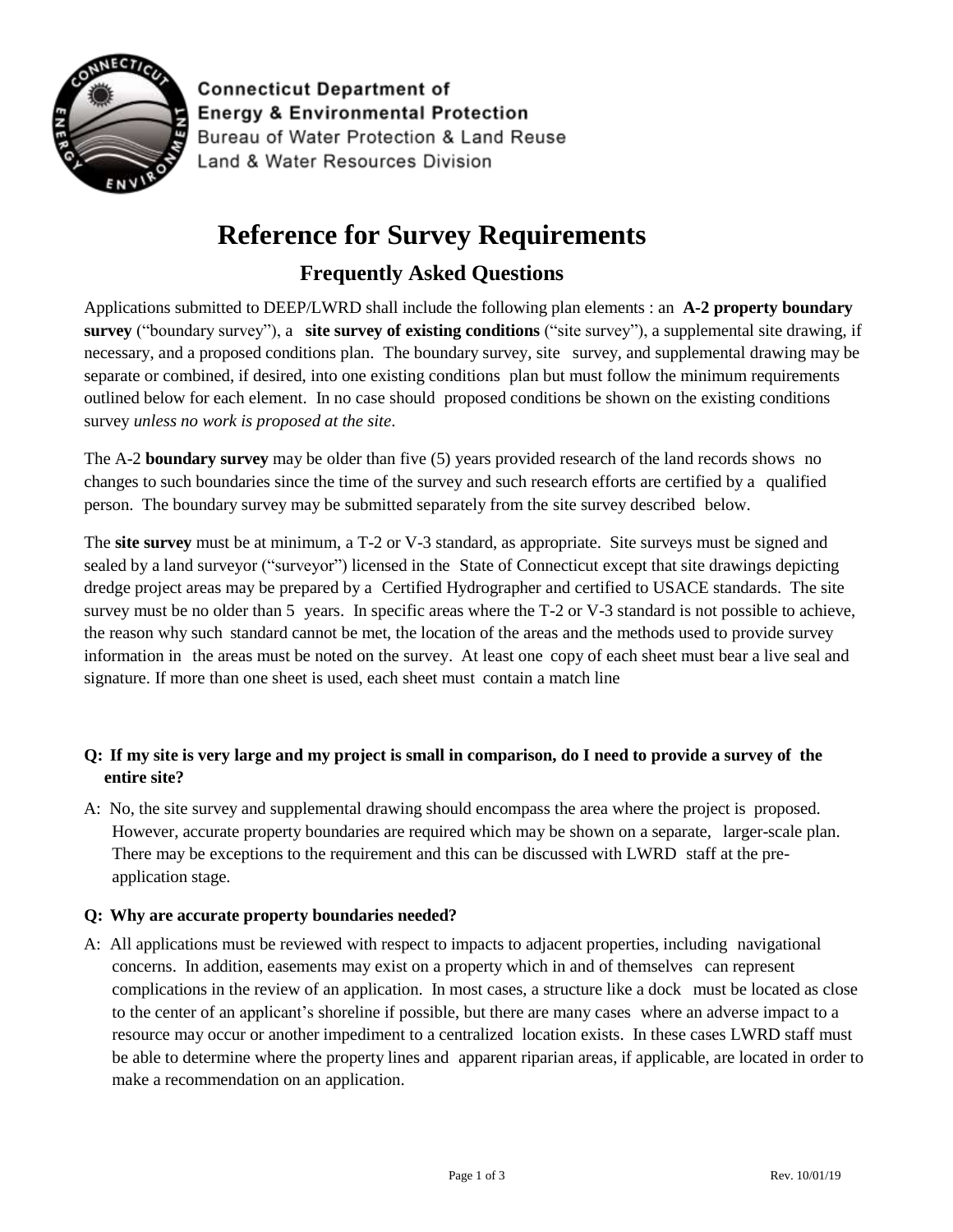#### **Q: How can I provide a survey in the water?**

A: A trained, licensed surveyor, a P.E., or a Certified Hydrographer will be able to provide this information. For dredging projects where significant water depths may occur, specialized equipment will likely be needed.

#### **Q: If I am proposing a mooring field, do I still need an A-2 boundary survey?**

A: If there is no additional work proposed at the site, a boundary survey is not needed. GPS coordinates showing the mooring field boundary will be sufficient. Bathymetry of the proposed field is still required as provided for in the instructions. All survey requirements still apply to any work proposed other than the mooring field.

#### **Q: How will a surveyor or P.E. locate wetlands on the supplemental drawing? Don't these have to be identified by other specialists? Who is qualified to do so?**

A: A person qualified to identify wetlands should locate the resources and flag them in the field. That person should have the experience or training necessary to accurately locate wetlands in accordance with the statutory requirements. A surveyor or P.E. then includes the areas that are flagged in the drawing and identifies them on the plan that is prepared.

#### **Q: Why do the site survey and supplemental drawing need to be less than 5 years old?**

A: Among other things, LWRD relies on the plans to make a decision on your application. If a survey is old, there is a high likelihood that the conditions at the site will have changed.

#### **Q: What if I have an older site survey or supplemental drawing? If my surveyor or P.E. verifies the information in the field, can I submit this survey or drawing?**

A: Yes, as long as the surveyor or P.E. signs and seals the survey or drawing indicating that it is correct to the appropriate standard.

#### **Q: Why are my supplemental existing conditions drawings and proposed plans required to be signed and sealed by a licensed professional?**

A: Supplemental existing conditions drawings are plans that have been modified by the engineer based on the signed and sealed A-2 and T-2 or V-3 surveys. These plans as well as proposed plans must be signed and sealed because LWRD staff must rely on the adequacy of the plans such that the activities shown on such plan are buildable, properly designed so as not to cause adverse environmental harm, and are in the correct location for site conditions.

#### **Q: Do I have to submit final plans at the pre-application stage?**

A: No. However, the boundary survey, the site survey and the supplemental drawing should be complete before submitting pre-submission consultation forms along with a draft proposed conditions plan.

#### **Q: What types of projects do not require a P.E. to sign and seal the proposed plans?**

A: Generally, plans showing residential access structures may be signed and sealed by a surveyor, and plans showing land grading, erosion controls, and/or plantings may be signed and sealed by a Landscape Architect. There may be other small projects that do not require any certification. You should always check with LWRD staff before submitting a proposed plan that is not signed and sealed by a P.E.

#### **Q: Can I take the survey and draw my own proposal on it?**

A: Only if the professional who prepared the survey then signs and seals it after the drawing is added. A live seal is required to ensure that the appropriate professional has approved the drawing.